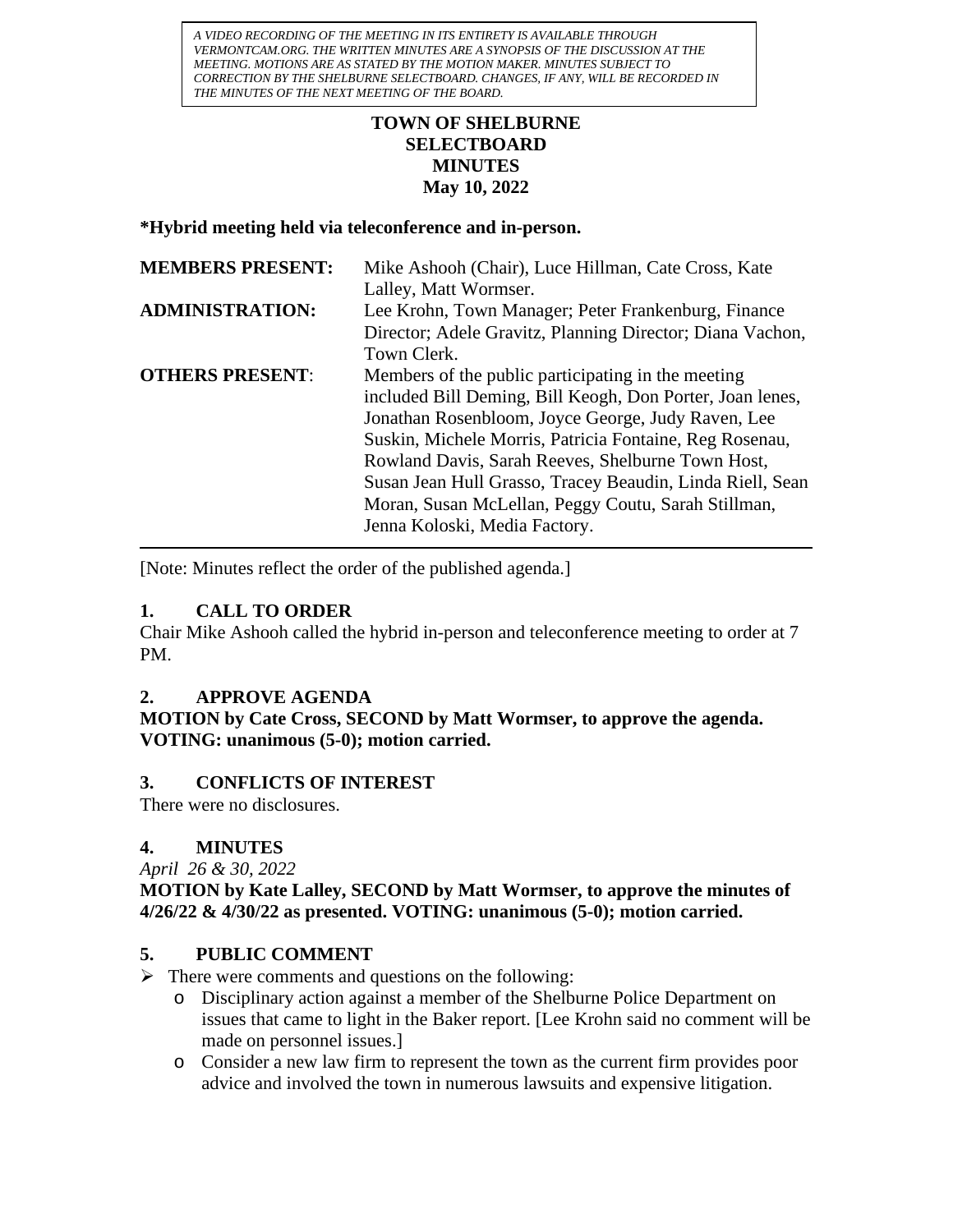- o Under the current contract for Police and Dispatch all employees should be on the correct step reflecting years of experience on the job.
- o Green Up Day was successful. A CVU student served as a mentor to the volunteers.

#### **6. SELECTBOARD COMMENTS**

- $\triangleright$  The retreat was very productive and showed people are actively engaged with the town.
- $\triangleright$  Parents are remined to tell their children not to run or bike in front of a train coming to the crossing on Harbor Road.

# **7. TOWN MANAGER REPORT/UPDATE**

Lee Krohn reported:

- Green Up Day, a half marathon, and the Little League Parade all happened in Town over these past two weekends in May.
- People are reminded to be careful on the lake because the water is still very cold.
- Burn permits are needed for any yard waste burning.

# **8. CBC APPOINTMENT(s)**

*Housing Subcommittee*

**MOTION by Cate Cross, SECOND by Kate Lalley, to appoint Peg Rosenau to the Housing Subcommittee for a three-year term starting immediately and ending 4/1/25. VOTING: unanimous (5-0); motion carried.**

#### *Social Services Committee*

**MOTION by Matt Wormser, SECOND by Kate Lalley, to appoint Sean Moran to the Social Services Committee for a three-year term beginning immediately and ending April 1, 2025. VOTING: unanimous (5-0); motion carried.**

#### **9. FARMERS MARKET MANAGER**

Sarah Stillman, new manager of the Farmers' Market, assured the reputation of the market will continue. At this time, it appears every booth has been filled. Feedback on the market is always welcomed.

# **10. CSWD FY23 BUDGET**

Sarah Reeves, CSWD General manager, gave a presentation on the FY23 Chittenden Solid Waste District budget and capital investments. Each member town is asked to vote on the budget. The Selectboard will take action at the next meeting.

# **11. VERMONT COUNCIL ON RURAL DEVELOPMENT**

Jenna Koloski, Community Director for the Vermont Council on Rural Development, explained the services provided by the organization to help communities bring together voices and identify priorities for the future. If interested, a letter from the Town Selectboard should be submitted requesting assistance and to be added to the queue. The Council is booked until 2023.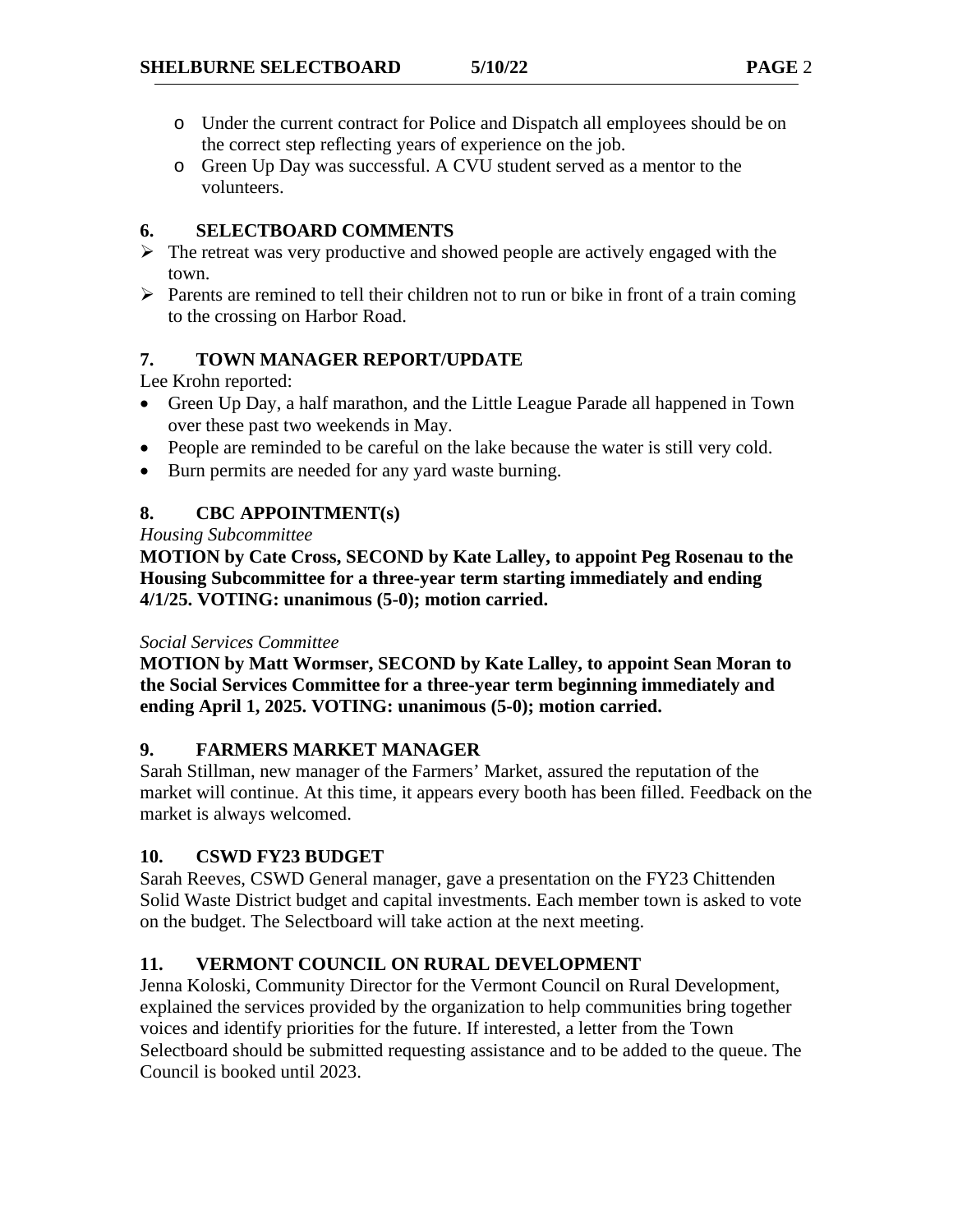The Selectboard will make a decision on engaging the Council at the next meeting.

# **12. FOLLOW UP FROM THE RETREAT**

The following take-aways from the Selectboard retreat were discussed:

- Doing another retreat in the fall.
- Doing more outreach and community engagement.
- Having a line item in the budget for community engagement activities.
- Improving the Town website to be more functional with links to happenings in town.
- Moving forward on energy efficiencies and bike/ped issues.
- Doing a summit on climate change resiliency for the town.
- Doing a dedicated planning session on how to address issues facing the town.

Jonathan Rosenbloom gave a brief explanation of Sustainable Development Code, a national interdisciplinary project with lawyers, planners, architects, city staff across the country as contributors to provide best practices to increase sustainability across the development code process. Mr. Rosenblum will present at the next Selectboard meeting.

Rowland Davis, resident, suggested the Planning Commission be involved in the planning session. Also, there is a guidebook available from CCRPC dealing with climate change.

Susan Grasso suggested looking at the top values of the town and which projects crosscut those values.

# **13. PUBLIC RECORDS POLICY**

**MOTION by Cate Cross, SECOND by Kate Lalley, to adopt the Public Records Inspection and Transmission Policy as outlined. VOTING: unanimous (5-0); motion carried.**

Thanks was extended to Lee Suskin for his assistance with the policy.

# **14. CONTRIBUTION: Front Porch Forum**

**MOTION by Kate Lalley, SECOND by Cate Cross, that the Town make a contribution of \$300 this year to Front Porch Forum. VOTING: unanimous (5-0); motion carried.**

# **15. ARPA COMMITTEE**

Tabled to next meeting.

# **16. SCHEDULE FOR REVIEW OF WARRANTS**

**MOTION by Kate Lalley, SECOND by Matt Wormser, to approve the schedule for review of warrants as presented. VOTING: unanimous (5-0); motion carried.**